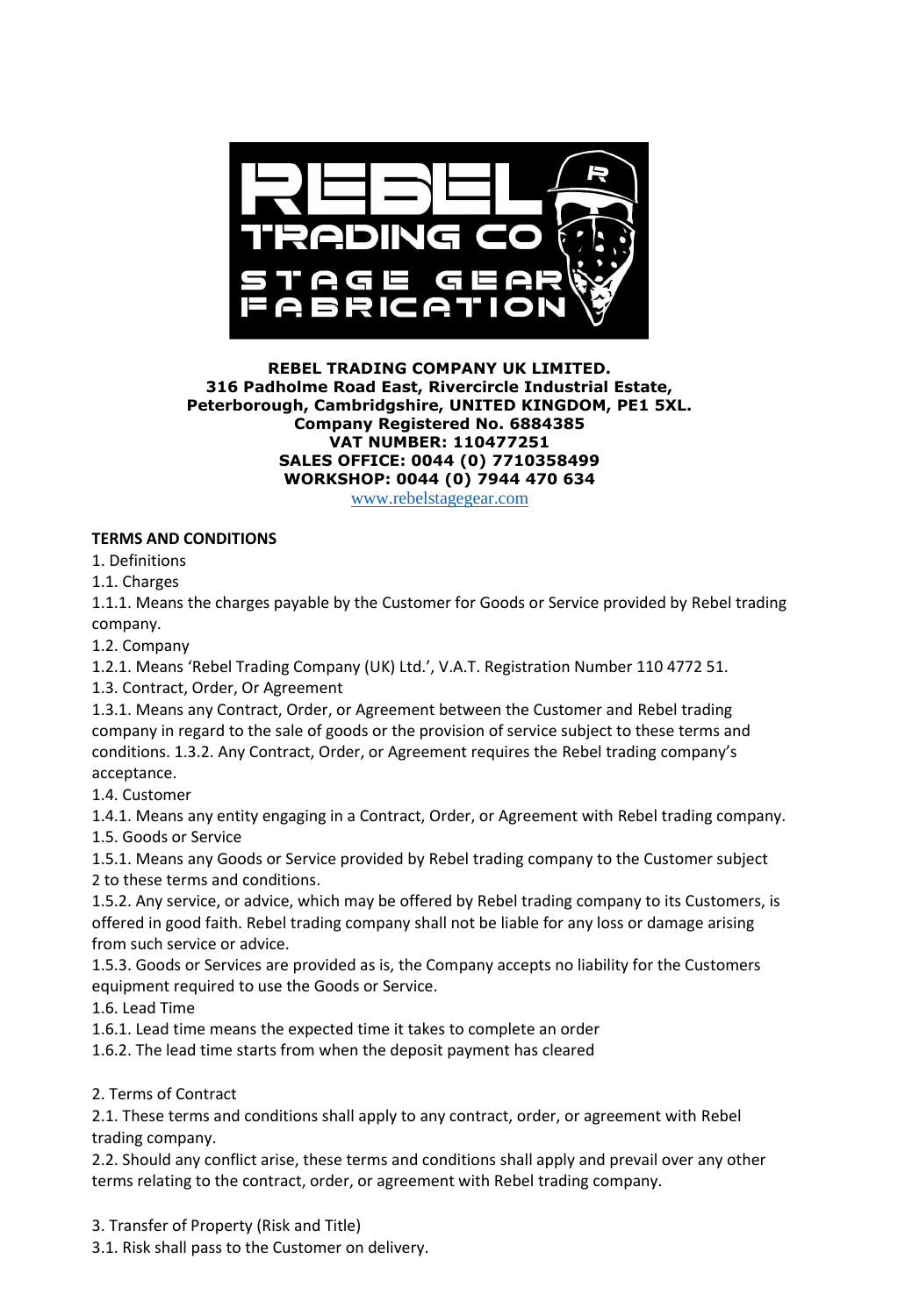3.2. Title (ownership) shall remain with Rebel trading company until all outstanding accounts with the Customer are paid in full. This does not give the Customer the right to return the goods or refuse the service. Rebel trading company retains the right to payment for the goods or service, and the Customers obligation to purchase the goods or service under this contract, order, or agreement remains, even though title has not passed.

3.3. Should the Customer act on their own account and sell on the goods or service prior to making payment in full, the beneficial entitlement of Rebel trading company may, at the company's discretion, move to the proceeds of the sale.

4. Warranty and business interruption.

4.1. Rebel trading company warrants to the Customer that any goods or service provided, are provided with due care and technical skill.

4.2. Goods and services may at times be subject to downtime or interruption due to maintenance and/or failure or other events deemed as 'out of the Company's control'. The Company accepts no liability whatsoever for expected lead times not being met or losses incurred due to such downtime or interruption.

4.3. Every effort is made to ensure the accuracy in content of all forms of communications between the Customer and Rebel trading company. The Company gives no warranty for any inaccuracies in its communications with the Customer and accepts no liability for them. 4.4. Lead times given is not guaranteed, it is an expected time of completion only, Rebel trading company cannot be held responsible if expected lead times are not met.

5. Charges, Taxes, Duties, Terms of Payment, and Payment Methods

5.1. V.A.T. will be charged at the appropriate rate at the time of invoice for all UK orders. 5.2. Rebel trading company reserves the right, at any time, to change any charges for goods or service, at its discretion. This is especially the case in regard to renewals of contracts, orders, or agreements. 5.3. Terms of payment will be agreed with customer on acceptance of order. 5.4. Payment terms include: CIA (Cash in Advance), CWO (Cash with Order), Contra, Cash Account (No Credit), and Stage Payments. The appropriate payment term will be selected based on the Customer and Order/ Contract/Agreement. We may require up to a 50% non-returnable deposit before orders commence.

5.5. Should payment terms not be agreed at time of order acceptance, the terms of payment will be set at strictly cash account.

5.6. Rebel trading company reserves the right to interest on late payments and to claim compensation for any debt-recovery costs incurred.

5.7. Rebel trading company does not agree to any terms imposed by the Customer that remove Rebel trading company right to claim late payment interest or compensation.

5.8. Payment Methods include BACS and electronic bank transfers (or via PayPal for certain customers).

5.9 The payment balance must be received within 7 days of completion of order

5.10. Rebel trading company only accept payments made in GBP £ currency. The Customer must pay their own bank charges and not transfer them to Rebel trading company. Rebel trading company reserves the right to charge the Customer for any bank charges or for currency conversions incurred if a payment is made in another currency.

5.11. Rebel trading company prices are quoted in Pounds Sterling (GBP) and are subject to VAT at the current rate of 20%. VAT is payable by all customers within the United Kingdom (UK). Countries outside the UK have their own duty/tax system which will be payable by you (the Customer), please check with your local government offices for further details.

5.12. Import and Duty taxes for all products outside of the UK. Our Company Rebel Trading Company UK Ltd does not take any responsibility for any import taxes, customs charges or administration fees or extra charges payable on orders made from a Customer outside of the UK.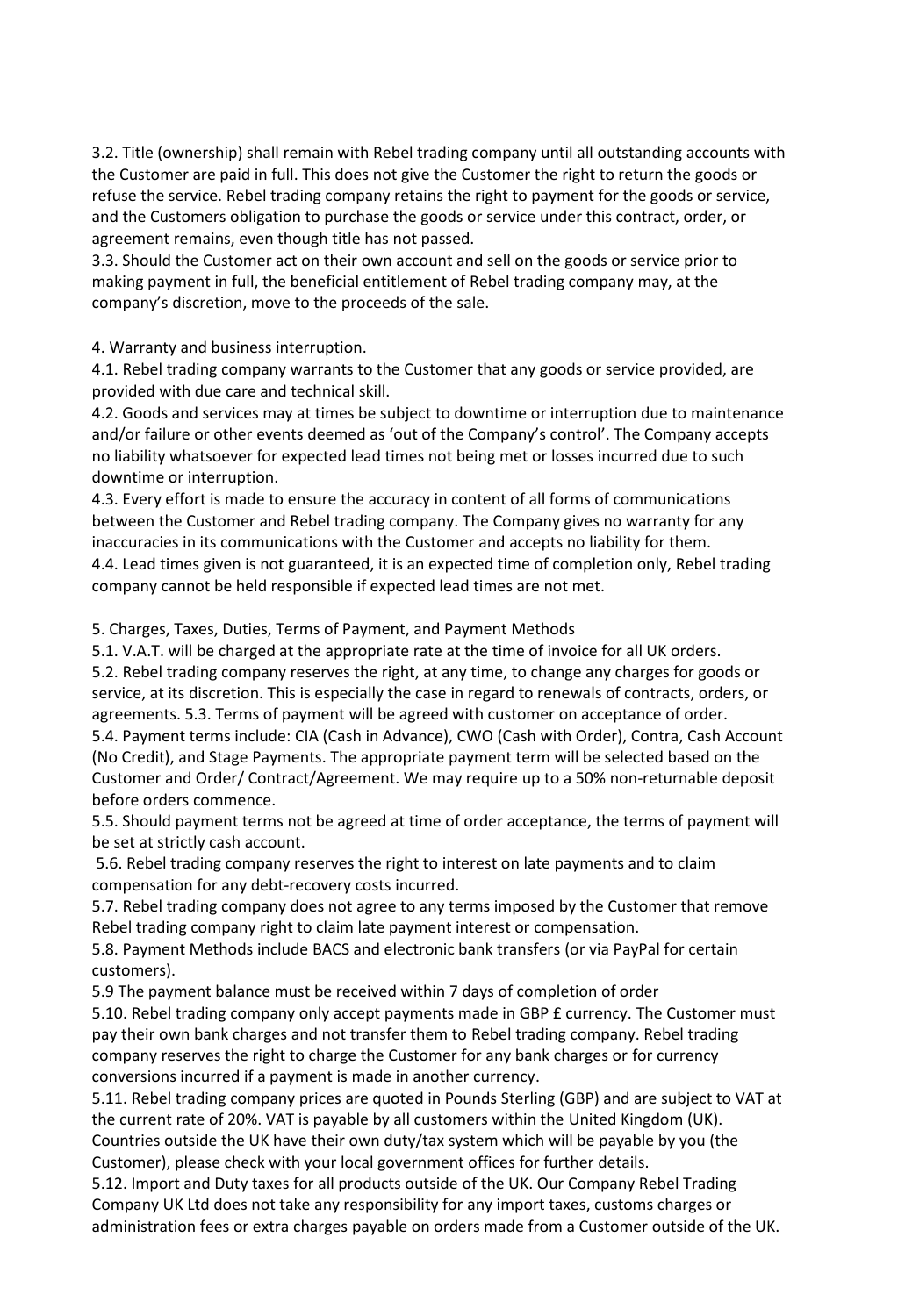It is the Customer's responsibility to cover all charges related to Customs and the import of goods. Please check with your local government office for further information.

5.13. All currency conversions quoted are given as a guide only and are subject to change with day-to-day currency fluctuations.

### 6. Delivery

6.1. If the Customer requires delivery of goods, it will be arranged with Rebel trading company and be subject to these terms.

6.2. Rebel trading company will make every effort to meet delivery dates but offers no warranty and accepts no liability for loss or damage incurred due to delays in delivery.

6.3. The Customer will inspect goods on delivery and sign as damaged with courier in the event of a damaged delivery.

6.4. The customer will notify Rebel trading company of any problems within 24 hours of the delivery. After this time, Rebel trading company will conclude that the delivery was acceptable. 6.5. Rebel trading company is not liable for any delivery delays caused by the courier service, by customs, weather, natural disasters, late payment clearances or any unforeseen circumstances. Delivery lead times are approximated only and are not guaranteed.

6.6. Damaged/ lost during transit - Please 'sign as damaged' on receipt of goods if damage is evident. For evident damage or damage seen upon opening please contact us within 24hrs by email and supply photos of packaging and damage and full written details so that we can begin the claim procedure. Please keep all packaging and do not remove the product from the delivery address until the courier company have returned to inspect it.

6.7. Rebel trading company is not responsible for any loss or damage during transit. We (Rebel trading company) take out extra insurance for all goods leaving the UK, but we cannot guarantee that the insurance company will fully compensate.

## 7. Customer Obligations

7.1. All material supplied by the Customer to Rebel Trading Company UK LTD. must not breach any Copyright, Patent, Intellectual Property, Trademark, or such like laws. Rebel trading company accepts no liability for material supplied by the Customer.

7.2. The Customer agrees to abide by any laws, regulations, statutory instruments, directives, acts, or such like laws applicable to their web site, domain name and its use. Rebel trading company accepts no liability.

7.3. Materials and products supplied by customers are done so at the Customers own risk – please ensure your products are insured for the full value whilst out of your possession.

#### 8 Liability

8.1. Any requests for Goods or Service by the Customer must comply with any applicable legislation, regulations, or statutory instruments. Rebel trading company accepts no liability for breaches made by the Customer.

8.2. The liability of Rebel trading company shall not exceed the charge for the Order, Contract, or Agreement. Rebel trading company accepts no liability whatsoever to the Customer for any direct or indirect losses and/or expense (including loss of profit) suffered by the customer.

#### 9. Custom made, bespoke orders

9.1. All products are custom made to order/ bespoke and based on the client's individual specifications therefore we cannot accept cancellations or returns. Custom made products are also non-refundable or returnable as covered under UK Distance Selling Law.

10. Cancellation of Contract and failure to pay